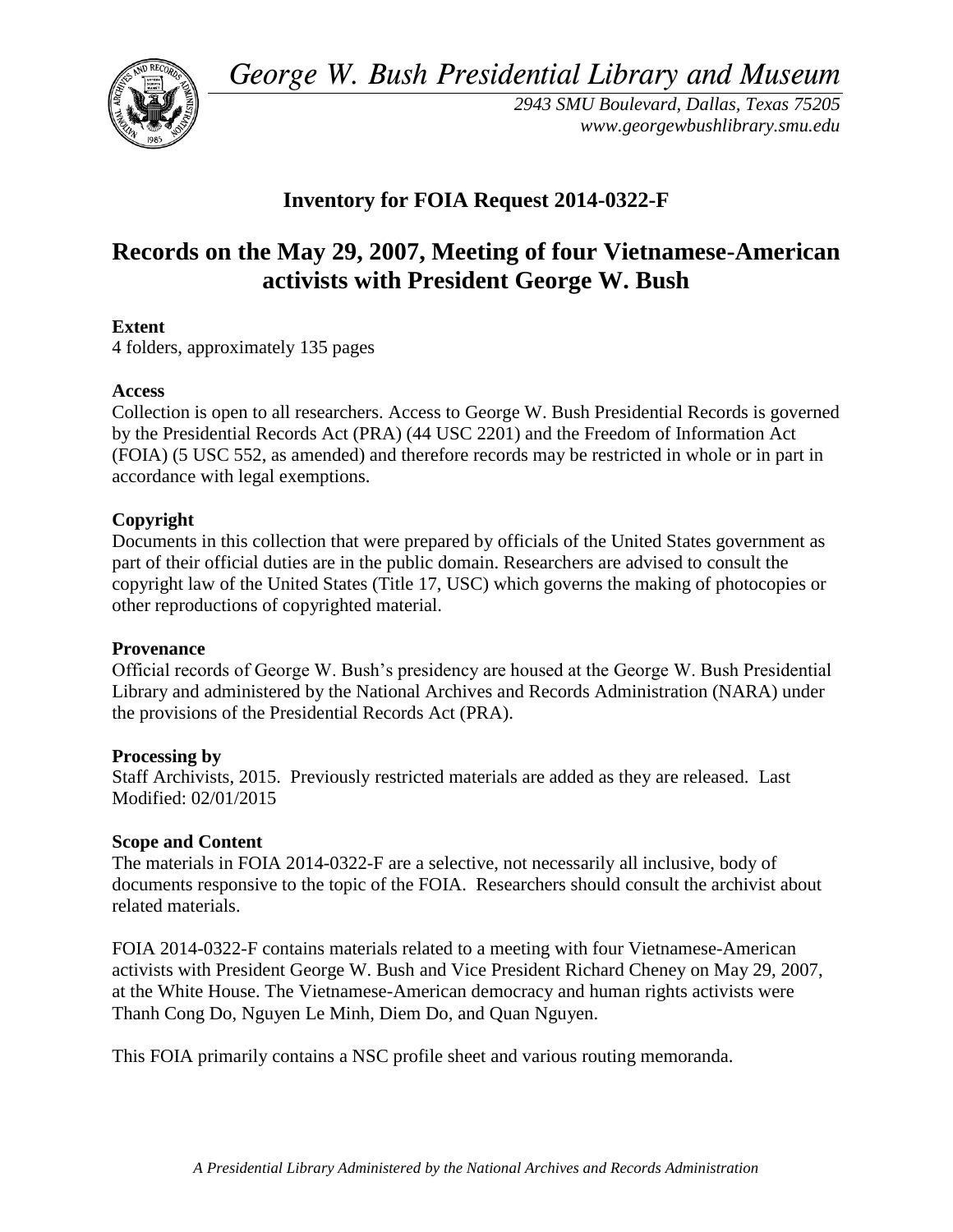It should be noted that many of the documents listed here have been closed to National Security classification and/or exemptions of the Freedom of Information Act.

#### **System of Arrangement**

The materials in FOIA 2014-0322-F are a systematic body of documents responsive to the topic of the FOIA. Researchers should consult an archivist about related materials.

Documents responsive to this FOIA were found in these collection areas – White House Office of Records Management (WHORM) Subject Files and Staff Member Office Files.

Staff Member Office Files are maintained at the folder level by staff members within their individual offices and document all levels of administration activity.

Staff Member Office Files are processed at the folder level, that is, individual documents are not selected and removed from a folder for processing. While this method maintains folder integrity, it frequently results in the incidental processing of documents that are not wholly responsive to the subject area.

WHORM Subject Files are processed at the document level.

The WHORM Subject File compiled by the White House Office of Records Management is comprised of a series of documents assigned a letter/number combination and filed in a subject category. A complete listing of the subject categories including a detailed description of each category is available in our research room and on our website at www.georgewbushlibrary.smu.edu

George W. Bush Presidential Electronic Records are a unique segment preserved in an electronic system separate from the Electronic Records Archive (ERA). The records are processed by topic, printed, and filed in folders. Folders are arranged by Search and Access Set and thereunder by date.

George W. Bush Presidential Electronic Records contain electronic records created or received by members of the White House staff, as well as the Commission on Weapons of Mass Destruction. These frequently classified records document the daily constitutional and statutory duties carried out by the George W. Bush administration and include record types such as email, email attachments, Night Notes, and cables.

The following is a list of documents and folders processed in response to FOIA 2014-0322-F:

#### **Records Management, White House Office of**

Subject Files – HU020 (Civil Liberties)

712352 – 731655

#### **Staff Member Office Files**